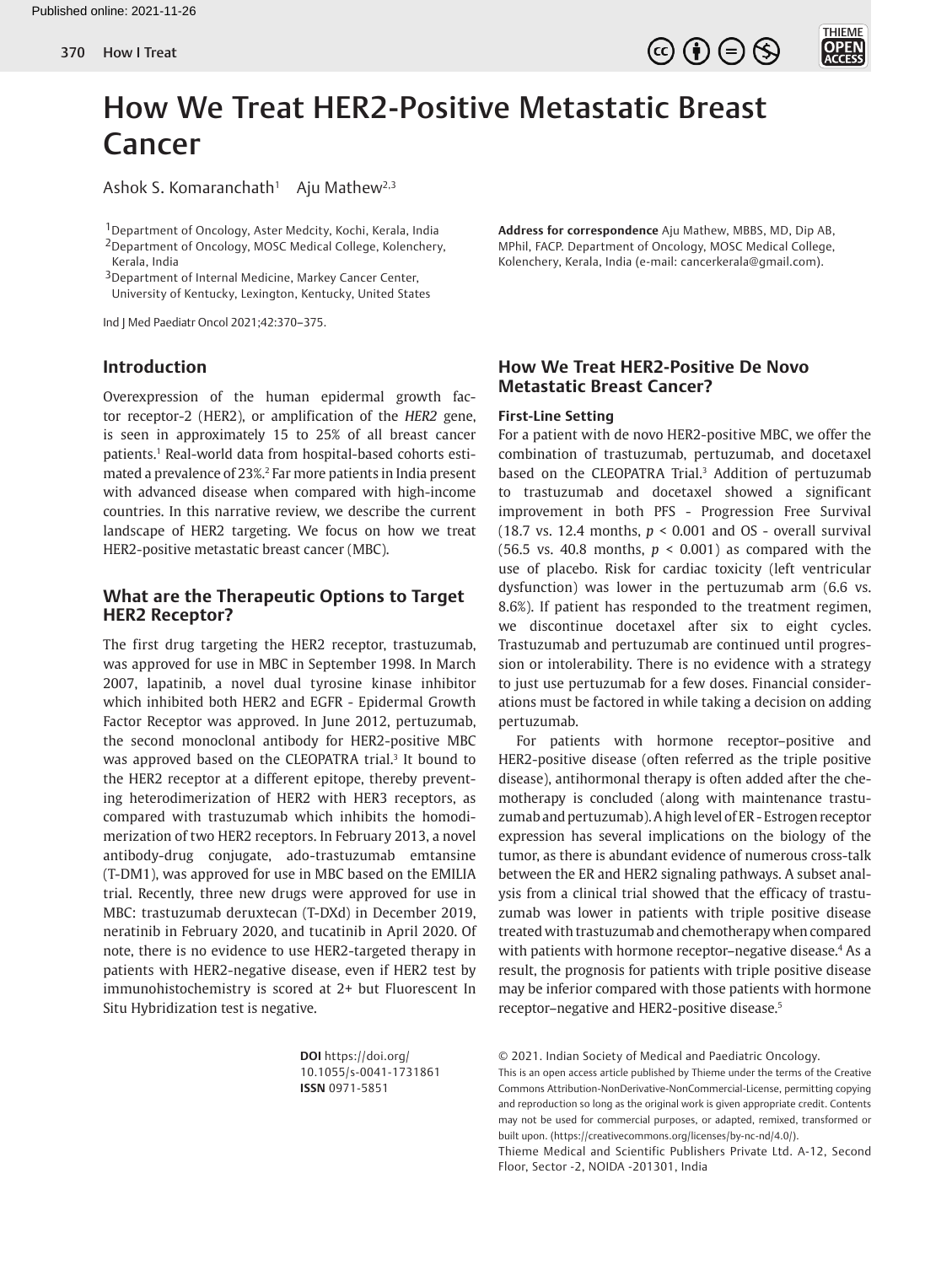For patients who are frail, we do offer a chemotherapy-free regimen comprising of just trastuzumab and pertuzumab. There is no evidence for such a strategy in the metastatic setting. However, data from the neoadjuvant NeoSphere trial showed that trastuzumab and pertuzumab resulted in producing pathologic complete response in around 17% of patients with early-stage or locally advanced breast cancer.6 We extrapolate these findings to suggest that in a situation where chemotherapy is absolutely or relatively contra-indicated, targeted therapy with these monoclonal antibodies could be considered. If such patients have hormone receptor positive disease, we add anti-hormonal therapy concurrently with anti-HER2 therapy.

We practice alternative approaches within a resource-constrained setting. For instance, we use pertuzumab for a limited duration along with docetaxel and trastuzumab with an aim to increase the response rate, unlike the CLEOPATRA regimen where the drug is used indefinitely until intolerability or progression ensues. Most often, we are unable to add pertuzumab due to the significant cost burden to the patient. In situations where patients cannot afford trastuzumab, we recommend any tolerable chemotherapy option, preferably as monotherapy. Some patients may consider anti-HER2 targeting using lapatinib (generic versions are cheaper than biosimilar trastuzumab). For patients who have large tumor burden in visceral organs, we may often use doublet chemotherapy with a goal to reverse the impending visceral crisis, especially if we are unable to use a HER2 targeting agent. Doublet chemotherapy produces more tumor response than monotherapy but may not always provide an overall survival benefit.

## **Subsequent Lines of Therapy**

Geyer et al randomized 324 patients with advanced HER2-positive breast cancer who had progressed following treatment that included an anthracycline, a taxane, and trastuzumab to either capecitabine alone  $(2,500 \text{ mg/m}^2/\text{day})$ D1-D14 Q21d) or capecitabine (2,000 mg/m2 /day D1-D14 Q 21d) plus lapatinib  $(1,250 \text{ mg/day}$  continuously).<sup>7</sup> The primary endpoint, time to progression (TTP), was 8.4 months in the lapatinib arm versus 4.4 months in the capecitabine only arm (hazard ratio = 0.47; *p* < 0.001). There were no symptomatic cardiac events with lapatinib. Diarrhea and rash were more commonly seen in patients receiving lapatinib and capecitabine compared with capecitabine alone. With the publication of this trial, lapatinib plus capecitabine became the best second-line treatment option.

The results of the EMILIA trial, a phase-III trial with 991 patients randomized to receive either trastuzumab emtansine (T-DM1) or lapatinib plus capecitabine created a new standard of care for second-line setting.<sup>8</sup> PFS (9.6 vs. 6.4 months, *p* < 0.001) and OS (30.9 vs. 25.1 months, *p* < 0.001) were significantly prolonged with the use of T-DM1. It was also better tolerated than lapatinib and capecitabine. But for the vast majority of patients in India, T-DM1 is unaffordable.

Another option for patients who progress on trastuzumab is to continue trastuzumab and add pertuzumab along with chemotherapy, extrapolating from the positive results

of the CLEOPATRA trial.<sup>3</sup> Continuing trastuzumab beyond the progression and changing the chemotherapy backbone is a viable alternative approach. In the German Breast group/BIG 03–05 study, patients with disease progression while receiving trastuzumab were randomized to capecitabine plus continuation of trastuzumab versus capecitabine alone. A significant benefit in median TTP of 8.2 versus 5.6 months was noted ( $p = 0.033$ ).<sup>9</sup> The EGF104900 study investigated the addition of lapatinib to trastuzumab versus lapatinib alone.<sup>10</sup> The results in this heavily pretreated HER2-positive MBC cohort revealed a significant PFS and OS benefit with an absolute improvement in overall survival of 10% at 6 months and 15% at 12 months. There was a significant 4.5-month OS advantage with dual HER2 blockade.

Neratinib (a novel small molecule TKI with anti-HER2 activity) plus capecitabine is another alternative for patients with HER2-positive MBC who have received at least two prior lines of HER2-directed treatment. The NALA trial, which compared neratinib plus capecitabine with lapatinib plus capecitabine, found significant PFS benefit (hazard ratio [HR] = 0.76; 95% confidence interval [CI]: 0.63–0.93; *p* = 0.0059) for the newer drug.<sup>11</sup> Currently, neratinib is not available in India outside of compassionate use.

Likewise, two new promising anti-HER2 drugs, tucatinib and trastuzumab deruxtecan, which were recently approved in the United States, are not available in India.

The HER2CLIMB trial was a phase II trial conducted in heavily pretreated HER2 positive MBC patients who had progressed on trastuzumab, pertuzumab, and T-DM1. Either tucatinib or placebo were added to trastuzumab plus capecitabine and continued till progression. Primary endpoint, PFS, at 1 year was 33.1 versus 12.3% (*p* < 0.001) and median PFS was 7.8 versus 5.6 months. Overall survival was also better at 2 years with 44.9% in the tucatinib arm as compared with  $26.6\%$  in the placebo arm.<sup>12</sup> Tucatinib was also noted to be very effective in patients with brain metastases. PFS at 1 year in this subset of patients was 24.9% as compared with 0% in the placebo arm. The risk of disease progression or death was 52% lower in the tucatinib arm (HR = 0.48; 95% CI:  $0.34-0.69$ ;  $p < 0.001$ ). This finding was particularly significant as brain metastases is an important cause of morbidity and mortality in HER2-positive MBC.

Trastuzumab deruxtecan is a new antibody-drug conjugate which uses a proprietary tetrapeptide-based linker which combines the anti-HER2 antibody with a cytotoxic payload, a potent topoisomerase-I inhibitor. This new drug has a higher drug-to-antibody ratio than T-DM1 and the linker is stable in plasma. It is selectively cleaved at the tumor site by cathepsins which are upregulated specifically in tumor cells. The single-arm phase-II DESTINY-Breast01 trial found an overall response rate of 60.3% with a 4.3% complete response rate and 56% partial response rate.<sup>13</sup> No comparative trials with this molecule have been published till date. Incidence of interstitial lung disease (ILD) was observed in 2.6% of the study population.

For patients who have hormone receptor positive disease, there is an option to change the antiestrogen therapy with disease progression. There are no trials that will guide the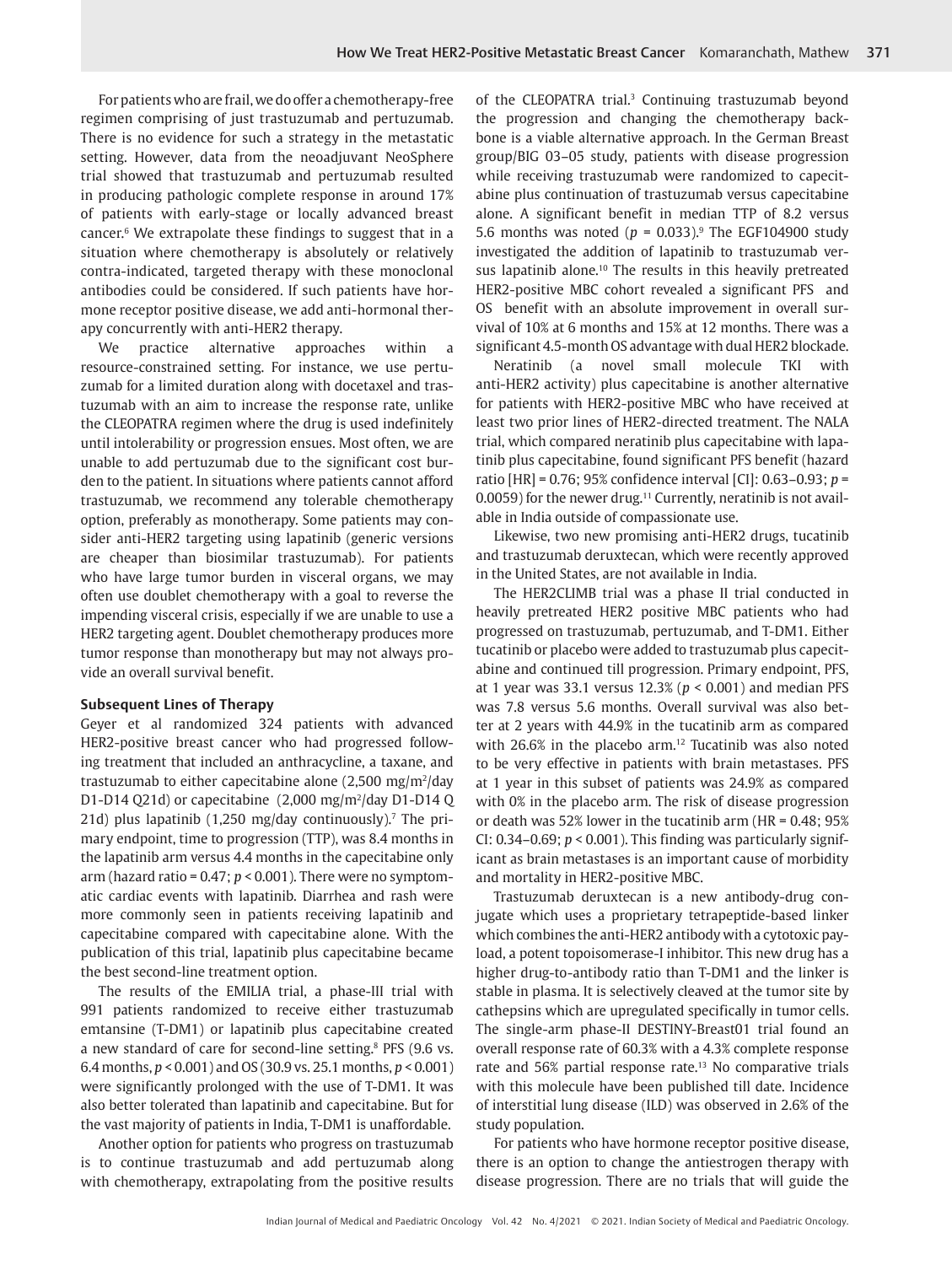decision-making in such an instance. Repeat biopsy (tissue or liquid) to look for any evidence of hormone resistance mutations may be a clinically beneficial strategy.

## **How We Treat HER2-Positive Metastatic Breast Cancer Progressed after Adjuvant Therapy?**

These days, most HER2-positive nonmetastatic patients receive at least one HER2 directed agent as part of adjuvant therapy. Although most doctors in high-income countries use adjuvant trastuzumab for 1 year, its incremental benefit over a shorter course is probably marginal. The results from the PERSEPHONE trial showed that 6 months of adjuvant trastuzumab could be noninferior to 1 year of therapy in early stage breast cancer.14 In India, it is not uncommon to see even shorter duration of trastuzumab. A 9-week course of trastuzumab based on the FinHer trial is often used in resource limited settings.15 In some settings, patients who cannot access trastuzumab due to affordability or lack of financial assistance programs are treated with just chemotherapy.

The key question in the setting of progression following adjuvant therapy is to determine if the patient has trastuzumab resistance. In the BOLERO-3 trial, trastuzumab resistance was defined as recurrence during or within 12 months of completing adjuvant treatment or progressive disease within 4 weeks of treatment in the metastatic setting.16 However, this definition is widely debated and there is a lack of consensus regarding the treatment-free interval (TFI) necessary to define resistance. The U.S. Food and Drug Administration (FDA) uses a cut-off of 6 months of TFI to determine trastuzumab resistance. The European ABC-4 guidelines suggest a TFI of 12 months to define resistance to trastuzumab.

### **First-Line Setting**

TFI  $\geq 6$  months: Patients with a treatment-free duration of 6 months or more following adjuvant trastuzumab would likely benefit from dual HER2 blockade (trastuzumab plus pertuzumab) plus a taxane, based on the CLEOPATRA Trial.<sup>9</sup> It would still be a good choice if disease progression occurs after 6 months of stopping adjuvant T-DM1 (a new option for adjuvant treatment if neoadjuvant anti-HER2 treatment is given with trastuzumab and a pathologic complete response [pCR] is not achieved). However, if disease progression occurs after 6 months of stopping adjuvant pertuzumab (a new option for adjuvant treatment if neoadjuvant anti-HER2 treatment is given with trastuzumab and a pCR is not achieved), we suggest either a rechallenge with CLEOPATRA regimen or switching to T-DM1 based on EMILIA trial regimen.

TFI < 6 months: Patients with a treatment-free duration of less than 6 months following adjuvant trastuzumab would likely benefit from trastuzumab emtansine (T-DM1). This is based on the phase-III trials, EMILIA, and TH3RESA which led to the FDA approval of T-DM1.8,17 The former trial compared T-DM1 with the combination of lapatinib plus capecitabine and the latter compared it with treatment of physician's choice of which most patients received trastuzumab plus

chemotherapy. Both trials showed significant PFS and OS benefit of T-DM1 over the comparator. However, in the subset of patients who may have received T-DM1 as adjuvant therapy as mentioned above, other options involving cytotoxic chemotherapy may have to be sought. Newer options such as trastuzumab deruxtecan or tucatinib (in combination with capecitabine and trastuzumab) are unavailable in India as of now.

## **Subsequent Lines of Therapy**

The best option for patients who have received prior trastuzumab (with or without pertuzumab) would be to use T-DM1. Beyond that, various cytotoxic chemotherapy options with trastuzumab or lapatinib may need to be used. Both trastuzumab deruxtecan (DESTINY-Breast01 trial)<sup>13</sup> and tucatinib (HER2CLIMB trial)<sup>12</sup> have shown benefit in heavily pretreated HER2-positive advanced breast cancer patients, all of whom had prior exposure to T-DM1. The NALA trial for neratinib had only approximately 50% of patients who had prior exposure to T-DM1.<sup>11</sup> These drugs are not easily accessible in India.

"Triple-positive" breast cancer: There has been little consensus on the addition of hormonal agents in this subset of patients. A recent trial called the ALTERNATIVE trial, randomized 355 postmenopausal patients with prior treatment with both trastuzumab and endocrine therapy either in the adjuvant or metastatic setting, to three arms, namely, lapatinib plus trastuzumab plus AI - Aromatase Inhibitor versus lapatinib plus AI versus trastuzumab plus AI.18 Any one of the three AIs (letrozole, anastrozole, and exemestane) could be used. All three arms did not receive chemotherapy. The primary endpoint was PFS. The updated results showed that dual HER2 blockade along with an AI had significant PFS benefit over the combination of AI with Trastuzumab (11 vs. 5.6 months; HR = 0.62 [95% CI: 0.45–0.88]; *p* = 0.0063).

Another breakthrough in the treatment of hormone-positive advanced breast cancer has been the discovery of CDK4/6 inhibitors. However, data regarding the use in so-called triple-positive advanced breast cancers are scanty. A recent three-arm, phase-II trial called monarcHER looked into the possibility of incorporating CDK4/6 inhibitors with HER2-directed therapy in patients with hormone-positive, HER2-positive advanced breast cancer who have already undergone treatment with at least two anti-HER2 agents.<sup>19</sup> Patients were randomized to receive either abemaciclib plus trastuzumab plus fulvestrant (group A) or abemaciclib plus trastuzumab (group B) or the standard-of-care chemotherapy (as per physician's choice) plus trastuzumab (group C). The most common chemotherapeutic agents used were vinorelbine, capecitabine, eribulin, or gemcitabine. The primary endpoint, median PFS, was 8.3 months (group A) versus 5.7 months (group C); HR = 0.67, *p* = 0.051. Of note, all patients in the study had prior exposure to trastuzumab and T-DM1, with approximately 54% exposed to pertuzumab as well. There was no difference in PFS between groups B and C. The overall survival data were not mature.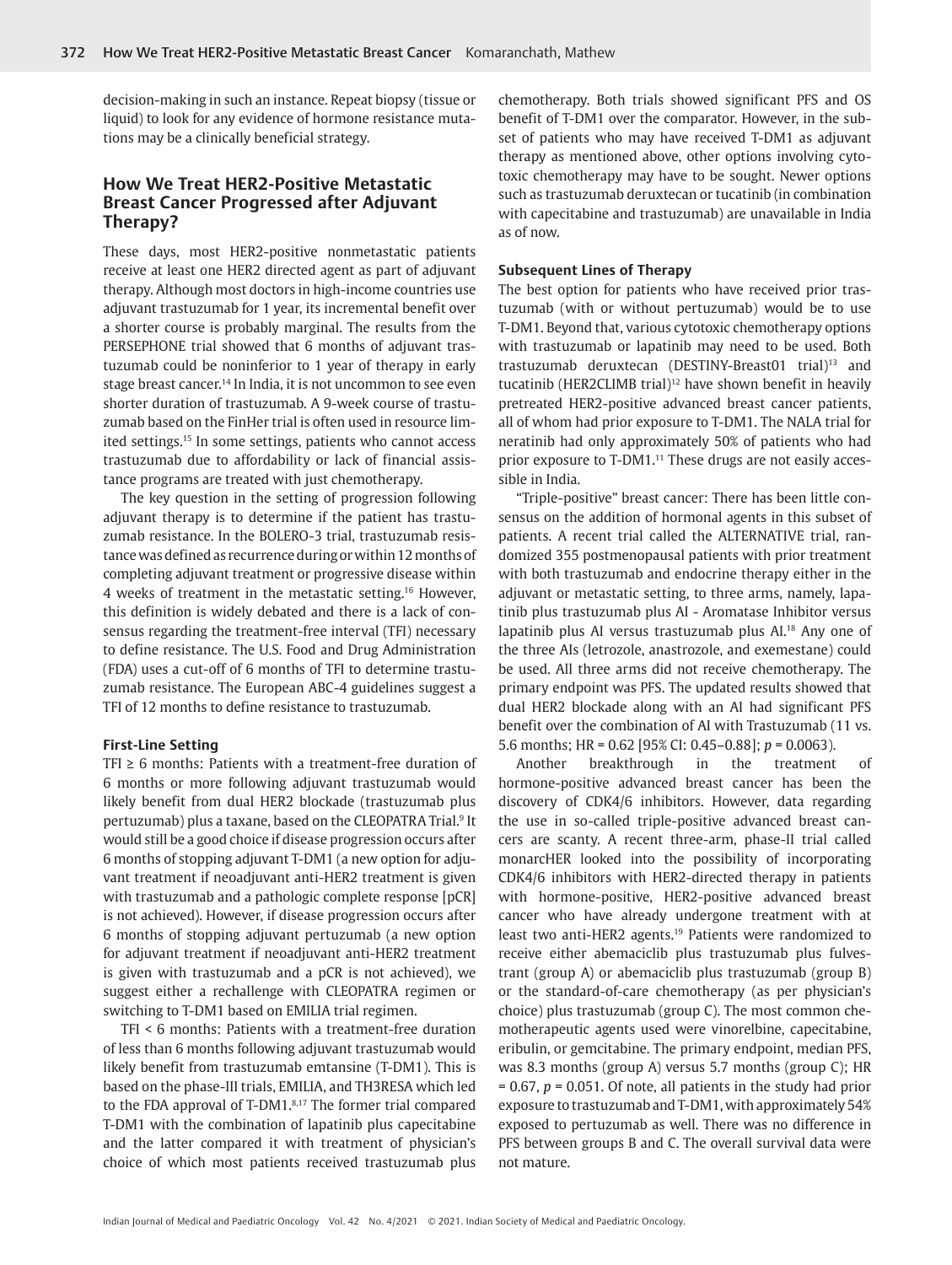These two trials open a possibility to use a chemotherapy-free regimen in such "triple-positive" breast cancer patients, even in heavily pretreated settings.

# **What Are the Pertinent Side Effects of HER2-Targeted Therapies?**

Targeted therapy generally has fewer side effects when compared with cytotoxic chemotherapy. However, there are some unique side effects associated with HER2-targeted therapies. Cardiac toxicity is the major concern with trastuzumab. The incidence rate in adjuvant trials are less than 2%, majority is asymptomatic. Trastuzumab cardiotoxicity is reversible if recognized early and intervened appropriately. A drop in left ventricular ejection fraction (LVEF) warrants withholding trastuzumab (≥16% absolute reduction in left ventricular ejection fraction from baseline values or if the ejection fraction is already lower than the lower limit of normal, a ≥10% absolute drop in ejection fraction). But the drug can be reintroduced cautiously if the heart function recovers. Further drop in LV dysfunction, in our opinion, necessitates permanent discontinuation of trastuzumab. The safety of reintroducing trastuzumab in such a setting has not been studied. Although there are no contraindications for the use of trastuzumab, we recommend against its use in patients with heart failure or in patients with persistent drop in heart function, even after withholding the drug for 4 weeks. In the adjuvant setting, all patients receiving trastuzumab should have their LVEF recorded at baseline and once every 3 months while on treatment. However, we generally avoid such stringent monitoring of LVEF when trastuzumab is used in a metastatic setting. The risk–benefit balance for detecting asymptomatic drop in heart function is different in a curative setting versus a metastatic setting. Therefore, we primarily rely on clinical assessment for heart failure.

The side-effect profile and incidences of most adverse events with pertuzumab were like trastuzumab. The incidence of any LV dysfunction was slightly lesser in the taxane plus pertuzumab plus trastuzumab arm (6.6%) than in the taxane plus trastuzumab arm (8.6%) in the CLEOPATRA trial.<sup>9</sup>

Lapatinib, an oral tyrosine kinase inhibitor, has a higher incidence of diarrhea and skin toxicities especially when combined with capecitabine. There was also around 10% incidence of low-grade musculoskeletal events. Around 40 to 50% of patients developed some amount of hepatotoxicity but only 4% were of grade-3 and <1% with grade- 4 toxicity.

T-DM1 has a higher incidence of thrombocytopenia (28% overall and 12.9% grade 3/4 in EMILIA trial). There was also a 22% incidence of deranged liver enzymes with around 4%, being grade 3/4. In view of this, monitoring LFT - liver function test monthly for the first 3 months and then once in 3 months is recommended.

Trastuzumab deruxtecan has a side-effect profile like T-DM1. Neutropenia was slightly more common than thrombocytopenia and was the most common grade 3/4 adverse event. However, interstitial lung disease was diagnosed in 9% of the study population in the DESTINY-Breast01 trial and led to death in 2.6% of patients.

Neratinib has a high incidence for grade 3/4 diarrhea, as high as 40% in the ExteNET trial.<sup>20</sup> Therefore, intensive loperamide prophylaxis should be used for all patients simultaneous with the start of therapy. Patients also had vomiting, rash, fatigue, and stomatitis but were very rarely severe. Hepatotoxicity was also concerning with around 9% reporting elevated liver enzymes.

Diarrhea is the most common side effect with the use of tucatinib with an incidence of 81% (grade 3/4, 12.5%). Vomiting, rash, and hepatotoxicity (42% overall and 9% grade 3/4) were also reported with the drug.

## **What Is New?**

## **Drug Resistance Mechanisms**

Resistance to trastuzumab may be intrinsic or acquired. Intrinsic resistance develops before application of therapy and is usually related to a fault in the target receptor (e.g., a truncated HER2 receptor lacking the extracellular binding domain for trastuzumab or epitope masking by MUC4 or CD44/hyaluronan polymeric complex) or alterations in the PI3K/AKT/mTOR downstream signaling pathway. Acquired resistance usually involves target signaling and the target receptor. This includes upregulation of the signaling pathways downstream to HER2 or activation of an alternative signaling pathway (e.g., insulin-like growth factor-1 receptor, c-MET receptor, reduced levels of p27 expression, CXCR4 overexpression, EGFR - Epidermal Growth Factor Receptor homodimers, and EGFR/HER3 heterodimers). Receptor "cross-talk" between ER and HER2 have been studied extensively and the interactions between these have been found to be bidirectional and complex. Several trials (TanDEM, eLEc-TRA, and EGF30008) have demonstrated significant PFS benefit in the metastatic setting for inhibiting both ER and HER2 pathways rather than ER inhibition alone.21-23 However, an OS benefit has not been demonstrated in these trials.

Finally, it has been discovered that certain genetic polymorphisms (e.g., those producing the phenotype expression of valine (V) or phenylalanine (F) at amino acid 158 on the FcγRIIIa) may influence the affinity of immunoglobulin (Ig)- G1 to the Fcγ receptor thereby reducing the ability to generate an adequate antibody-dependent cellular cytotoxicity (ADCC) from the effector cells. This was found to significantly reduce both response rates and PFS in the metastatic setting in patients treated with trastuzumab.24

#### **Immunotherapy**

In the NeoSphere trial, the expression of PD-1 receptor and its ligand PDL-1 was associated with a lower rate of pathological complete response.<sup>6</sup> A genomic analysis study revealed that certain immune function genes are linked to clinical outcome in patients receiving trastuzumab.25 Several clinical trials combining HER2-directed therapy with immune checkpoint inhibitors are now underway.

Studies have also shown that HER2-positive breast cancer tends to have higher percentage of PDL-1 expression and hence was associated with high TILs and better overall survival.26 Lymphocyte-predominant breast cancer (LPBC) is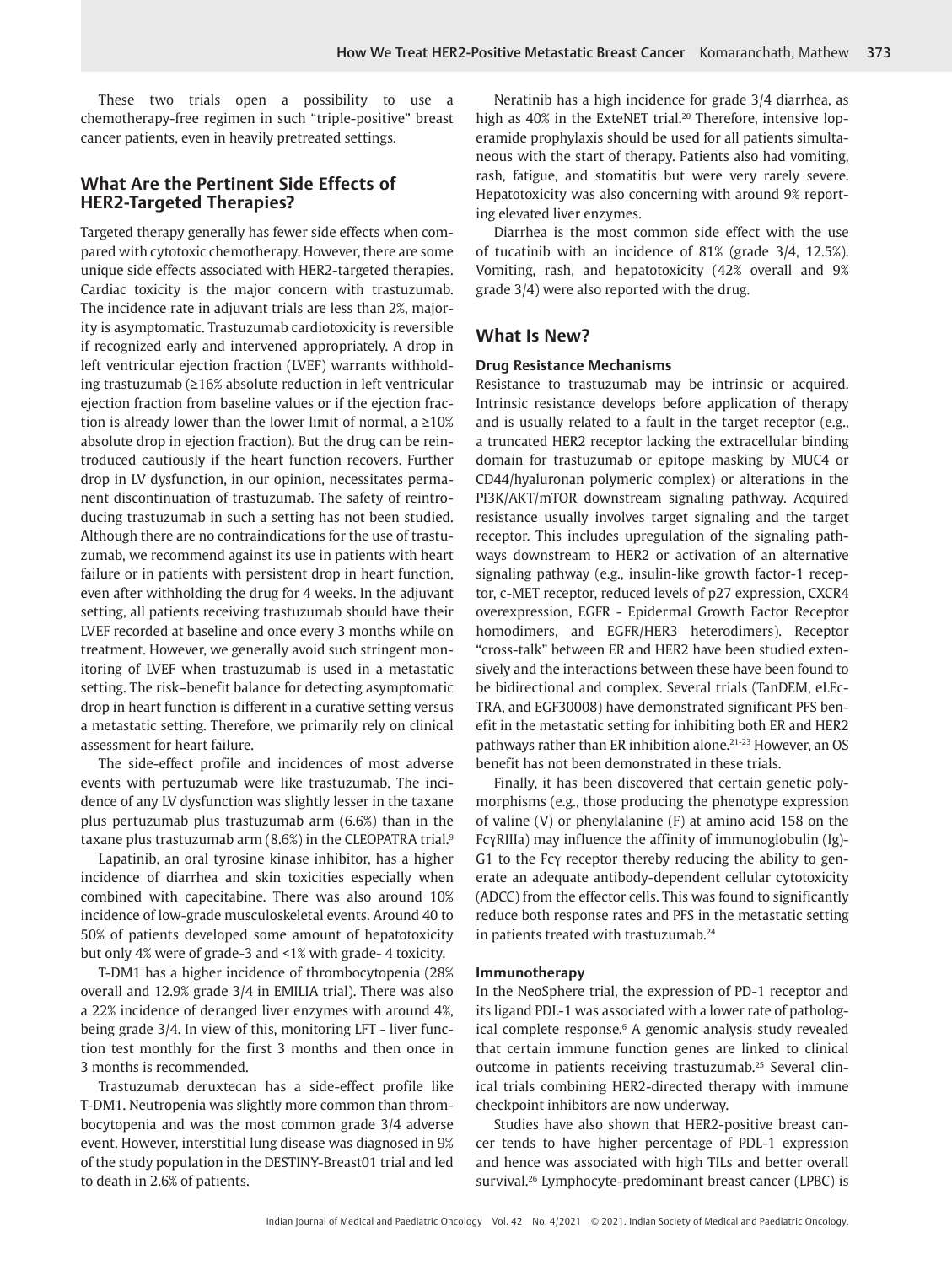defined as tumors with more than 50 to 60% of TILs, and have a better prognosis even if they belong to a less-favorable subtype such as HER2+ or TNBC.<sup>27</sup> LPBC is seen in 20% of TNBC, 16% of HER2 subtype, and only 6% of hormone-positive subtypes.<sup>28</sup> However, trials so far have not shown definitive benefits. Two phase-II trials, PANACEA (pembrolizumab + trastuzumab) and KATE2 (atezolizumab + T-DM1) showed no significant benefit in pretreated HER2-positive patients.29,30 As with most instances of immunotherapy, an ideal biomarker for patient selection seems to be the key to greater response.

#### **New Therapeutic Options**

Newly engineered HER2-directed therapies are being developed. Margetuximab is a chimeric IgG1antibody with a Fab fragment identical to trastuzumab but an Fc fragment modified to provide increased affinity for high-affinity and low-affinity isoforms of FcγR-IIIA and decreased affinity toward FcγR-IIIB in immune cells. This is postulated to improve cell kill through Fc-dependent methods like ADCC.

T-cell bispecific antibodies are novel molecules which can bind to both the CD3 chain of T-cell receptor and to tumor-specific antigens. A novel molecule MCLA-128 has been developed which targets both HER2 and HER3 receptors with enhancement in ADCC. It was designed to overcome HER3-mediated resistance to HER2-directed therapy. It was also found to have improved efficacy targeting tumor cells with low amounts of HER2 expression.

Complex immunotherapy combinations are another area of active interest. The ongoing AVIATOR TBCRC045 trial is comparing utomilumab (a novel CD137/4–1BB agonist) plus avelumab versus a combination of trastuzumab, vinorelbine, and avelumab in HER2-positive patients who have progressed after both trastuzumab and pertuzumab.<sup>31</sup> It is one of the earliest trials to test the use of a costimulatory agonist with a PD-L1 inhibitor.

## **New Routes of Administration**

FDA recently approved the subcutaneous formulation of trastuzumab called Herceptin Hylecta which combines trastuzumab with hyaluronidase based on the neoadjuvant HannaH trial which showed similar pCR rates to intravenous trastuzumab.32 There is no loading dose. The standard dose is 600-mg trastuzumab and 10,000 units of hyaluronidase (600/10,000) subcutaneously over 2 to 5 minutes once every 3 weeks.

Intrathecal trastuzumab has also been of interest, especially in patients with leptomeningeal disease which is not an uncommon site of metastasis in HER2-positive patients.<sup>33</sup> In the rare situation where there is leptomeningeal disease in the presence of excellent extra-cranial disease control or absence of extracranial disease, as well as brain parenchymal disease, we have used intrathecal trastuzumab. There are no prospective trials that test such a therapeutic strategy.

## **Conclusion**

From a relatively hard-to-treat and poor prognosis subtype of breast cancer, the past two decades have seen a quantum leap in the understanding, approach, management, and survival in HER2-positive disease. With the newer targeted agents currently available, it is not unreasonable to expect similar survival in HER2-positive MBC as compared with HER2-negative MBC. By unravelling newer mechanisms of interaction and resistance to the HER2 signaling pathway, we may be able to improve quality of life and survival. However, the cost of care is a major hurdle. In a resource-poor country, such as ours, access to first-line trastuzumab, even with cheaper generic options, is unaffordable for many, let alone the exorbitant costs of newer targeted therapies. Generic formulations of trastuzumab, including an FDA-approved biosimilar, as well as multiple generic formulations of lapatinib, have greatly improved cost effectiveness and compliance in India. It is now possible to obtain a 440-mg vial of trastuzumab for around Rs. 20,000 (U.S. \$250–300) and a month of lapatinib for around Rs. 10,000 (U.S. \$150). Hopefully, newer advances and incremental reduction of costs may make these highly effective molecules accessible to all.

## **Conflict of Interest**

None declared.

#### **References**

- 1 Wolff AC, Hammond MEH, Hicks DG, et al. American Society of Clinical Oncology; College of American Pathologists. Recommendations for human epidermal growth factor receptor 2 testing in breast cancer: American Society of Clinical Oncology/College of American Pathologists clinical practice guideline update. J Clin Oncol 2013;31(31):3997–4013
- 2 Lux MP, Nabieva N, Hartkopf AD, et al. Therapy landscape in patients with metastatic HER2-positive breast cancer: data from the PRAEGNANT real-world breast cancer registry. Cancers (Basel) 2018;11(1):10
- 3 Swain SM, Baselga J, Kim SB, et al. CLEOPATRA Study Group. Pertuzumab, trastuzumab, and docetaxel in HER2-positive metastatic breast cancer. N Engl J Med 2015;372(8):724–734
- 4 Vici P, Pizzuti L, Sperduti I, et al. "Triple positive" early breast cancer: an observational multicenter retrospective analysis of outcome. Oncotarget 2016;7(14):17932–17944
- 5 Iancu G, Vasile D, Iancu RC, DaviŢoiu DV. "Triple positive" breast cancer - a novel category? Rom J Morphol Embryol 2017;58(1):21–26
- 6 Gianni L, Pienkowski T, Im YH, et al. Efficacy and safety of neoadjuvant pertuzumab and trastuzumab in women with locally advanced, inflammatory, or early HER2-positive breast cancer (NeoSphere): a randomised multicentre, open-label, phase 2 trial. Lancet Oncol 2012;13(1):25–32
- 7 Geyer CE, Forster J, Lindquist D, et al. Lapatinib plus capecitabine for HER2-positive advanced breast cancer. N Engl J Med 2006;355(26):2733–2743
- 8 Verma S, Miles D, Gianni L, et al. EMILIA Study Group. Trastuzumab emtansine for HER2-positive advanced breast cancer. N Engl J Med 2012;367(19):1783–1791
- 9 von Minckwitz G, Schwedler K, Schmidt M, et al. GBG 26/BIG 03-05 study group and participating investigators. Trastuzumab beyond progression: overall survival analysis of